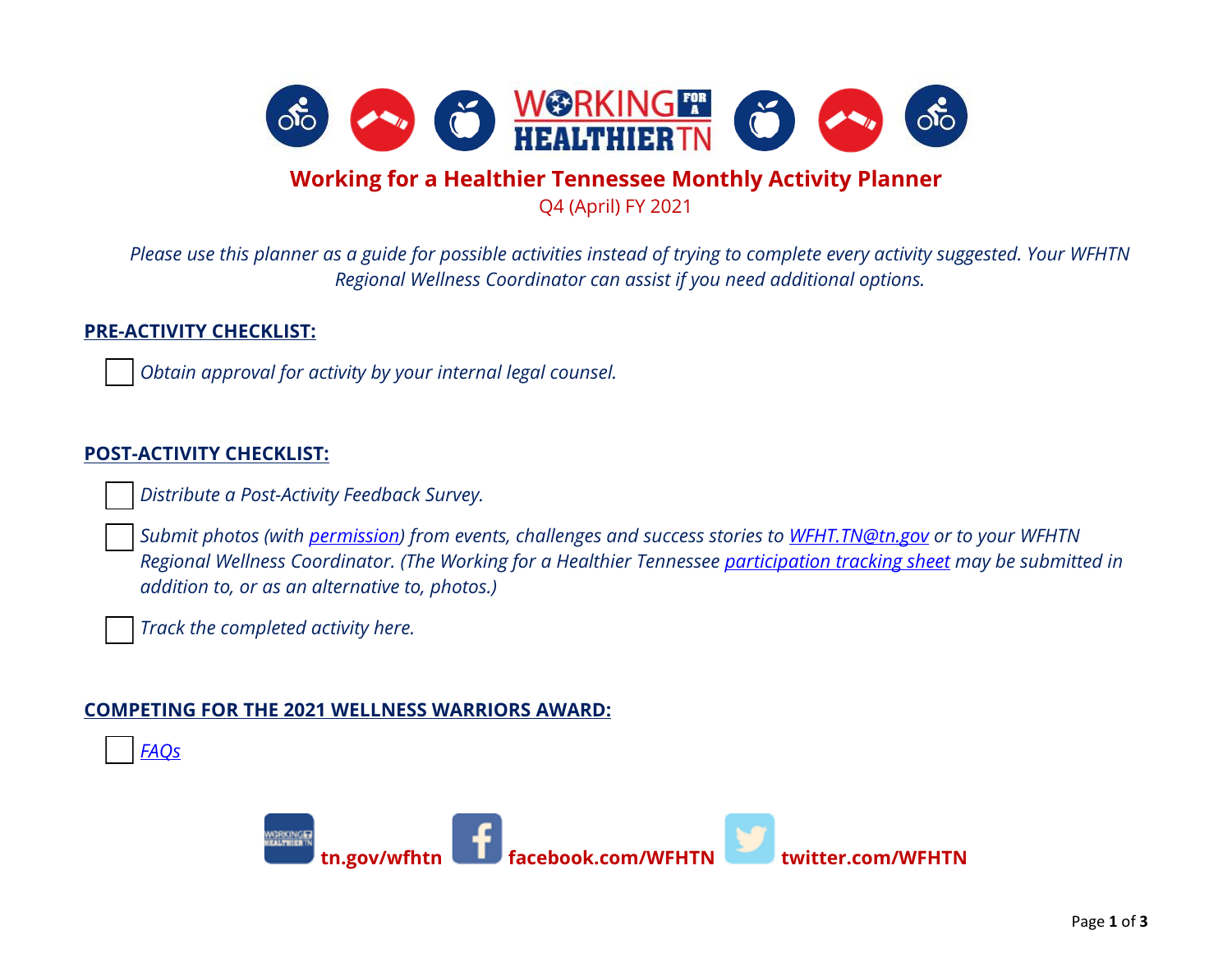|                | <b>WELL-BEING ACTIVITIES</b>                                                                                                                                                                                                                                                                                                                                                | PHYSICAL ACTIVITY                                                                                                                                                               | <b>HEALTHY EATING</b>                                                                                                                                                                                                                                                                        |
|----------------|-----------------------------------------------------------------------------------------------------------------------------------------------------------------------------------------------------------------------------------------------------------------------------------------------------------------------------------------------------------------------------|---------------------------------------------------------------------------------------------------------------------------------------------------------------------------------|----------------------------------------------------------------------------------------------------------------------------------------------------------------------------------------------------------------------------------------------------------------------------------------------|
| <b>POINTS</b>  | Share the WFHTN Overview recorded presentation.                                                                                                                                                                                                                                                                                                                             | Share these Yoga Video Resources in recognition of<br><b>Stress Awareness Month (April).</b>                                                                                    | In honor of <b>Earth Day</b> (April 22 <sup>nd</sup> ) share this 2.5 minute<br>video from the Food and Drug Administration (FDA):<br><b>Tips on Reducing Food Waste.</b>                                                                                                                    |
|                | Date shared; other relevant details                                                                                                                                                                                                                                                                                                                                         | Date shared; other relevant details                                                                                                                                             | Date shared; other relevant details                                                                                                                                                                                                                                                          |
| <b>SPOINTS</b> | Participate in the April monthly WFHTN Wellness<br>Council Webinar on Thursday, April 1st at 9 a.m.<br>Central. Click here for the meeting link.                                                                                                                                                                                                                            | Schedule a virtual stretch break in recognition of <b>Stress</b><br>Awareness Month (April). Be creative or use our Stretch<br>Break handout for additional guidance and ideas. | Share with us! How are you reducing food waste?<br>Encourage co-workers to share their pictures and/or<br>stories with WFHTN by emailing WFHT.TN@tn.gov.                                                                                                                                     |
|                | Date completed                                                                                                                                                                                                                                                                                                                                                              | Date completed; # of participants                                                                                                                                               | Date completed; # of participants                                                                                                                                                                                                                                                            |
| 30 POINTS      | In recognition of Stress Awareness Month and<br>National Humor Month (April), start a "funny train"<br>by sending a laugh (joke, meme, video, etc.) to a co-<br>worker. Ask your co-worker to keep the "funny train"<br>going by forwarding their own hilarious pick to<br>another co-worker. Share your funnies with<br>WFHT.TN@tn.gov by cc'ing or forwarding them to us. | Get active outdoors by visiting one of the many<br>Tennessee Greenways, Trails or State Parks! Share your<br>photo(s) with us at WFHT.TN@tn.gov.                                | Capture the healthy habits of employees (in office<br>and/or AWS). Send photos (with permission) to<br>wfth.tn@tn.gov or have them share their individual or<br>family success story related to physical activity, healthy<br>eating or tobacco cessation. (Anonymous stories count<br>too!) |
|                | Date completed; other relevant details                                                                                                                                                                                                                                                                                                                                      | # of participants                                                                                                                                                               | Date completed; # of attendees                                                                                                                                                                                                                                                               |
| <b>TOTAL</b>   | <b>Total # of Well-Being Points</b>                                                                                                                                                                                                                                                                                                                                         | <b>Total # of Physical Activity Points</b>                                                                                                                                      | <b>Total # of Healthy Eating Points</b>                                                                                                                                                                                                                                                      |

**List any additional activities on the following sheet.**